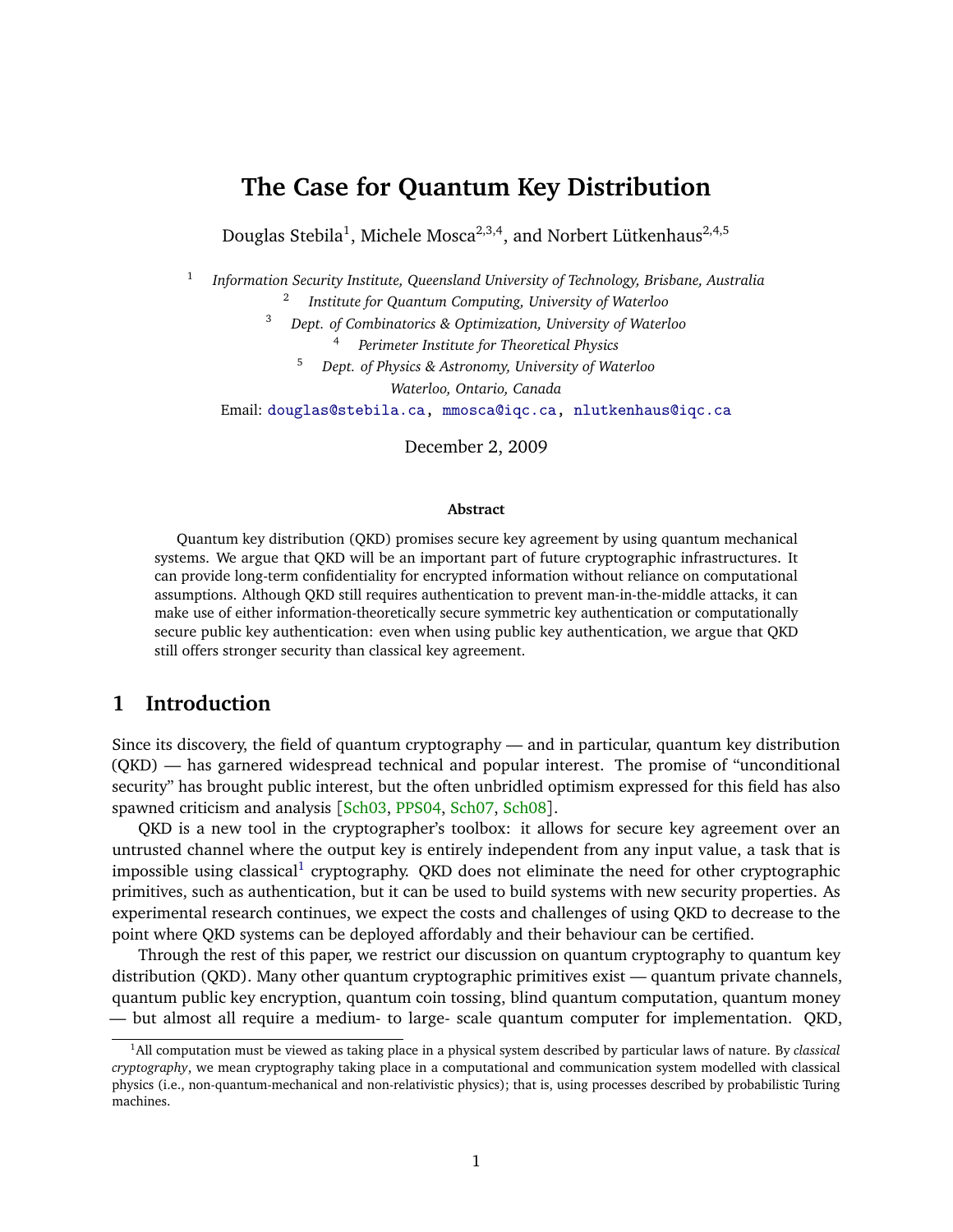on the other hand, has already been implemented by many different groups, has seen attempts at commercialization, and thus its potential role in upcoming security infrastructures merits serious examination.

There are three phases (which are sometimes intertwined) to establishing secure communications:

- 1. *Key agreement:* Two parties agree upon a secure, shared private key.
- 2. *Authentication:* Allows a party to be certain that a message comes from a particular party. In order for key agreement to avoid man-in-the-middle attacks, authentication of some form must be used.
- 3. *Key usage:* Once a secure key is established, it can be used for encryption (using a one-time pad or some other cipher), further authentication, or other cryptographic purposes.

QKD is just one part of this overall information security infrastructure: two parties can agree upon a private key, the security of which depends on no computational assumptions, and which is entirely independent of any input to the protocol.

If we live in a world where we can reasonably expect public key cryptography to be secure in the short- to medium-term, then the combination of public key cryptography for authentication and QKD for key agreement can lead to very strong long-term security with all the convenience and benefits we have come to expect from distributed authentication in a public key infrastructure.

If we live in a world where public key cryptography can no longer be employed safely, we must revert to doing classical key establishment over a private channel, such as a trusted courier, or use QKD. QKD would still require a private channel to establish authentication keys. Instead of just establishing short authentication keys, a private channel could in principle be used to exchange an amount of key comparable to what QKD could produce over a long period of time. However, in this setting QKD can have an advantage because the amount of private communication required is much less and because the session keys output by QKD are independent from the keys transmitted across the private channel, leaving a short time window in which compromised keying material can affect the security of future sessions. How much of an advantage this is in practice will depend on the nature of the private channel in question and the trust assumptions.

If we live in a world where there exist public key agreement schemes that are believed to be secure indefinitely, then there is a reduced case for QKD, but it is still of interest for a variety of reasons. QKD creates random, independent session keys, which can reduce the damage caused by ephemeral key leakage. Other forms of quantum cryptography may also be of interest, especially for the secure communication of quantum information if quantum computing becomes widespread.

Experimental research on quantum key distribution continues to improve the usability, rate, and distance of QKD systems, and the ability to provide and certify their physical security. As public key cryptography systems are retooled with new algorithms and standards over the coming years, there is an opportunity to incorporate QKD as a new tool offering fundamentally new security features.

**Related work.** This work is motivated as a response to other opinions about the role of QKD, especially the thoughtful note "Why quantum cryptography?" by Paterson, Piper, and Schack [[PPS04](#page-11-1)]. Our discussion on encryption and authentication addresses many of the same points as [[PPS04](#page-11-1)] with an optimistic view of the prospect of post-quantum public key cryptography; we provide additional information on the assumptions for the security of QKD, the current state of QKD implementations, and how the structure of QKD networks will evolve as technology progresses. A response by the SECOQC project [[ABB](#page-9-0)<sup>+</sup>07] addresses related concerns as well, with special attention paid to the networks of QKD links.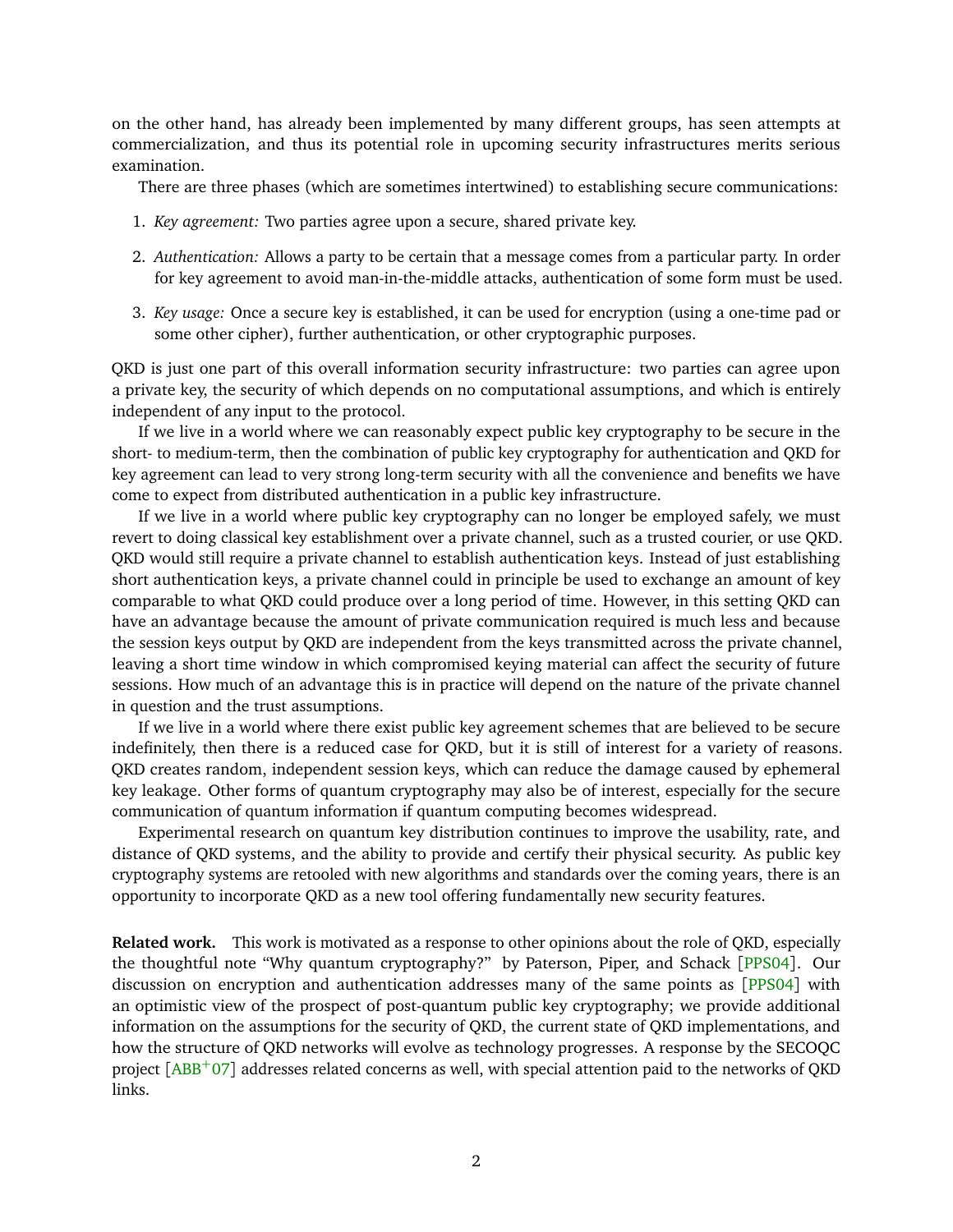

<span id="page-2-1"></span>Figure 1: Flow chart of the stages of a quantum key distribution protocol. Stages with double lines require classical authentication.

**Outline.** In the rest of this paper, we argue that QKD has a valuable role to play in future security infrastructures. In Section [2,](#page-2-0) we give an overview of how QKD works, and give an example where its high security is needed in Section [3.](#page-3-0) We describe the conditions for the security of QKD in Section [4.](#page-4-0) We then discuss the other parts of the communication infrastructure: encryption in Section [5](#page-5-0) and authentication in Section [6.](#page-5-1) In Section [7,](#page-7-0) we discuss some limitations to QKD as it stands and how they may be overcome, with special consideration to networks of QKD devices in Section [8.](#page-8-0) We offer a concluding statement in Section [9.](#page-8-1)

### <span id="page-2-0"></span>**2 A Brief Introduction to QKD**

In this section we provide a very brief overview of quantum key distribution. More detailed explanations are available from a variety of sources  $[NCOO, ABB<sup>+</sup>07, SBPC<sup>+</sup>08]$  $[NCOO, ABB<sup>+</sup>07, SBPC<sup>+</sup>08]$  $[NCOO, ABB<sup>+</sup>07, SBPC<sup>+</sup>08]$  $[NCOO, ABB<sup>+</sup>07, SBPC<sup>+</sup>08]$  $[NCOO, ABB<sup>+</sup>07, SBPC<sup>+</sup>08]$ .

In QKD, two parties, Alice and Bob, obtain some quantum states and measure them. They communicate (all communication from this point onwards is classical) to determine which of their measurement results could lead to secret key bits; some are discarded in a process called sifting because the measurement settings were incompatible. They perform error correction and then estimate a security parameter which describes how much information an eavesdropper might have about their key data. If this amount is above a certain threshold, then they abort as they cannot guarantee any secrecy whatsoever. If it is below the threshold, then they can apply privacy amplification to squeeze out any remaining information the eavesdropper might have, and arrive at a shared secret key. Some of this classical communication must be authenticated to avoid man-in-the-middle attacks. Some portions of the protocol can fail with negligible probability.

A flow chart describing the stages of quantum key distribution is given in Figure [1.](#page-2-1)

Once a secret key has been established by QKD, it can be used for a variety of purposes. The most common approach is to use it as the secret key in a one-time pad to achieve unconditionally secure encryption. The key can also be used for classical authentication in subsequent rounds of QKD.

We can expect that as QKD research continues, QKD devices will become more robust, easier to configure, less expensive, and smaller, perhaps sufficiently miniaturized to fit on a single circuit board.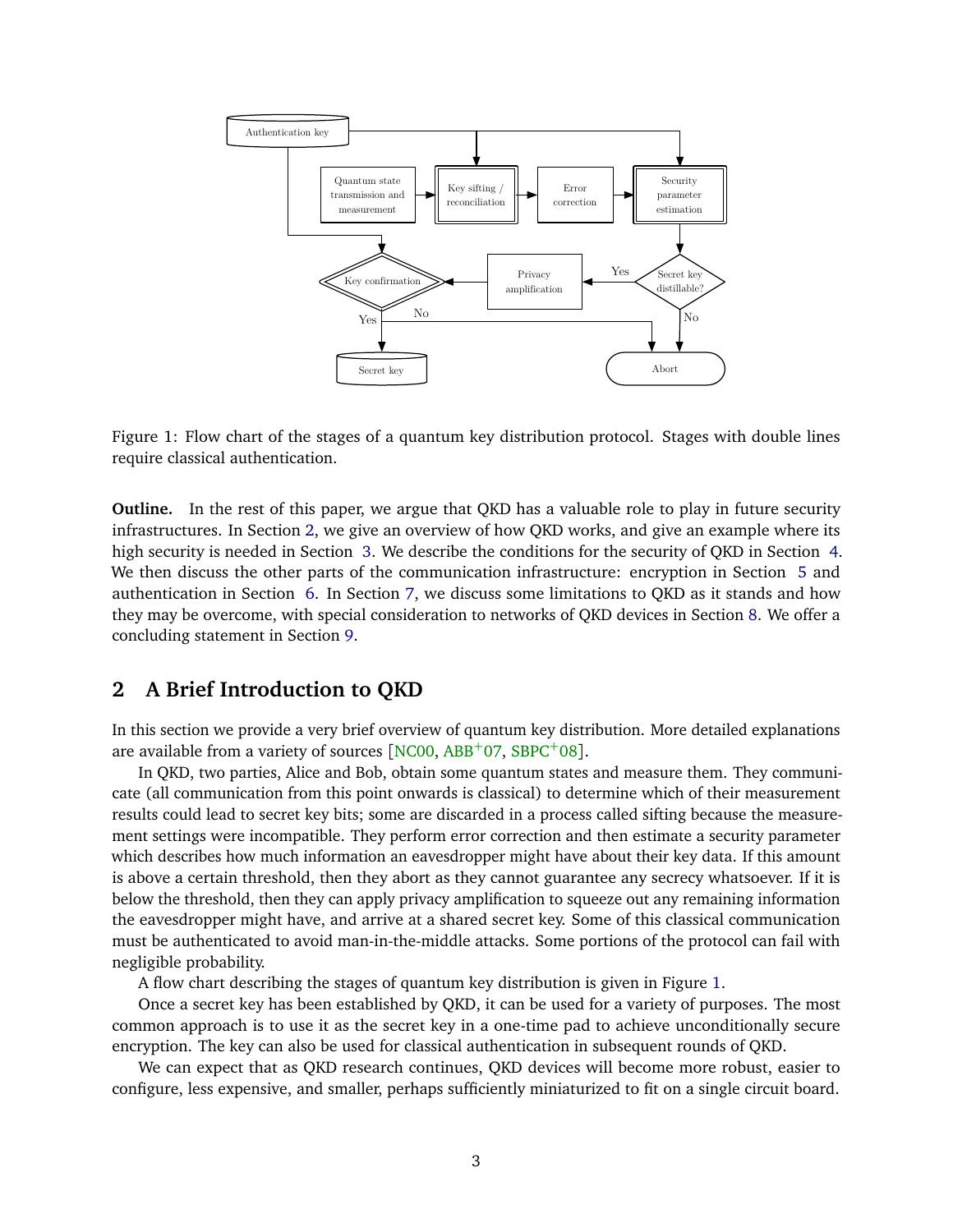## <span id="page-3-0"></span>**3 Who Needs Quantum Key Distribution?**

It is widely understood that "security is a chain; it's as strong as the weakest link" [[Sch03](#page-11-0)], and cryptography, even public key cryptography, is indeed one of the strongest links in the chain. We cannot trust that a particular computationally secure cryptographic scheme and parameter size will remain secure indefinitely, and many expert recommendations are unwilling to provide guidance for much more than 30 years in the future. While much of the information being encrypted today does not need 30 years of security, some does.

Moreover, it is important to plan well in advance for changes in security technology. Suppose, for example, that a particular application using RSA or elliptic curve cryptography (ECC) needs information to be secure for *x* years, and it takes *y* years to retool the infrastructure to a new cryptosystem. If large-scale quantum computers capable of breaking RSA or ECC are built within *z* years, with  $z < x + y$ , then we are already too late: we need to start planning to use new cryptosystems long before old ones are broken.

Government, military, and intelligence agencies need long-term security. For example, the UK government did not declassify the 1945 report on its efforts in breaking the Tunny cipher during World War II until 2000 [[GMT45](#page-10-1)], and the US government's current classification regime keeps documents classified for up to 25 years [[Bus03,](#page-10-2) §1.5(b)].

Businesses trying to protect long-term strategic trade secrets may also wish for long-term confidentiality. Situations with long-term deployments but well-specified communication requirements could also benefit from QKD: it is inconvenient and expensive to have to upgrade the 1.5 million automated teller machines (ATMs) worldwide whenever the latest cryptographic protocol is broken or deemed obsolete, but QKD could provide standards less likely to change due to cryptanalysis.

One particular industry likely to require long-term, future-proof security is health care. Health care systems are slowly but irreversibly becoming more electronic, and health care records need privacy for 100 years or more. Securing the storage of these records in data centers is essential, of course, and quantum key distribution does not aim to solve this difficult problem. Equally important, however, is the secure communication of health care records, which can be protected by the information-theoretic security offered by quantum key distribution.

Quantum key distribution is also not the only way to establish information theoretically secure keys. The physical transfer of long, randomly generated keys is also an information theoretically secure key distribution scheme. With hard drive prices approaching US \$0.10 per gigabyte, one should not underestimate "the bandwidth of a truck filled with hard drives" (although increases in fuel prices may counteract the cost efficiency of such a communication system). This approach is not appropriate for all scenarios. In some cases, it may be impossible to rekey a system in this manner (e.g., satellites and space probes). It requires assurances that the physical keys were transported securely. It also requires secure storage of large amounts of key until use. QKD requires only a small amount of key, the authentication key, to be securely stored until use. Importantly, QKD can generate fresh encryption keys on demand that need only be stored for the short time period between key generation and message encryption/decryption, rather than needing large secure key storage since the distribution of the systems.

Moreover, research into experimental quantum information is still at such an early stage that one cannot predict the final form of the products that could be developed from this technology, and these systems may come to exceed the expectations and dreams of today's researchers and engineers.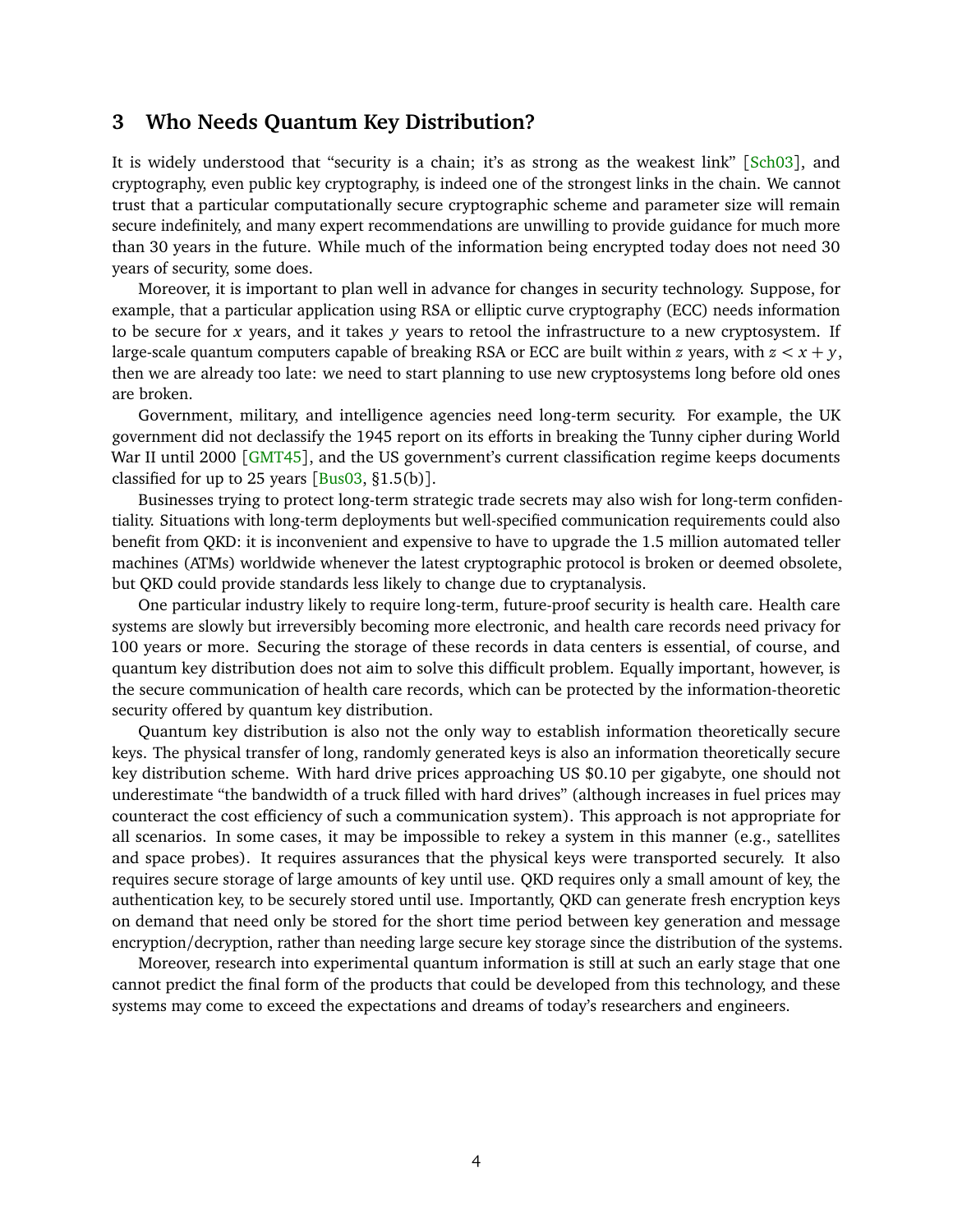# <span id="page-4-0"></span>**4 The Security of QKD**

Quantum key distribution is often described by its proponents as "unconditionally secure" to emphasize its difference with computationally secure classical cryptographic protocols. While there are still conditions that need to be satisfied for quantum key distribution to be secure, the phrase "unconditionally secure" is justified because, not only are the conditions reduced, they are in some sense minimal necessary conditions. Any secure key agreement protocol must make a few minimal assumptions, for security cannot come from nothing: we must be able to identify and authenticate the communicating parties, we must be able to have some private location to perform local operations, and all parties must operate within the laws of physics.

The following statement describes the security of quantum key distribution, and there are many formal mathematical arguments for the security of QKD (e.g., [[May97,](#page-10-3) [LC99,](#page-10-4) [GLLP04](#page-10-5)]).

#### **Theorem 1 (Security statement for quantum key distribution)** *If*

- *A1) quantum mechanics is correct, and*
- *A2) authentication is secure, and*
- *A3) our devices are reasonably secure,*

*then with high probability the key established by quantum key distribution is a random secret key independent (up to a negligible difference) of input values.*

**Assumption 1: Quantum mechanics is correct.** This assumption requires that any eavesdropper be bounded by the laws of quantum mechanics, although within this realm there are no further restrictions beyond the eavesdropper's inability to access the devices. In particular, we allow the eavesdropper to have arbitrarily large quantum computing technology, far more powerful than the current state of the art. Quantum mechanics has been tested experimentally for nearly a century, to very high precision. But even if quantum mechanics is superseded by a new physical theory, it is not necessarily true that quantum key distribution would be insecure: for example, secure key distribution can be achieved in a manner similar to QKD solely based on the assumption that no faster-than-light communication is possible [[BHK05](#page-9-1)].

**Assumption 2: Authentication is secure.** This assumption is one of the main concerns of those evaluating quantum key distribution. In order to be protected against man-in-the-middle attacks, much of the classical communication in QKD must be authenticated. Authentication can be achieved with unconditional security using short shared keys, or with computational security using public key cryptography. We discuss the issue of authentication in greater detail in Section [6.](#page-5-1)

**Assumption 3: Our devices are secure.** Constructing a QKD implementation that is verifiably secure is a substantial engineering challenge that researchers are still working on. Although the first prototype QKD system leaked key information over a side channel (it made different noises depending on the photon polarization, and thus the "prototype was unconditionally secure against any eavesdropper who happened to be deaf" [[Bra05](#page-9-2)]), experimental cryptanalysis leads to better theoretical and practical security. More sophisticated side-channel attacks continue to be proposed against particular implementations of existing systems (e.g.,  $[ZFQ^+08]$  $[ZFQ^+08]$  $[ZFQ^+08]$ ), but so too are better theoretical methods being proposed, such as the decoy state method [[Hwa03](#page-10-6)]. Device-independent security proofs [[MY97,](#page-10-7)  $PAB^{+}09$  $PAB^{+}09$ ] aim to minimize the security assumptions on physical devices. It seems reasonable to expect that further theoretical and engineering advances will eventually bring us devices which have strong arguments and few assumptions for their security.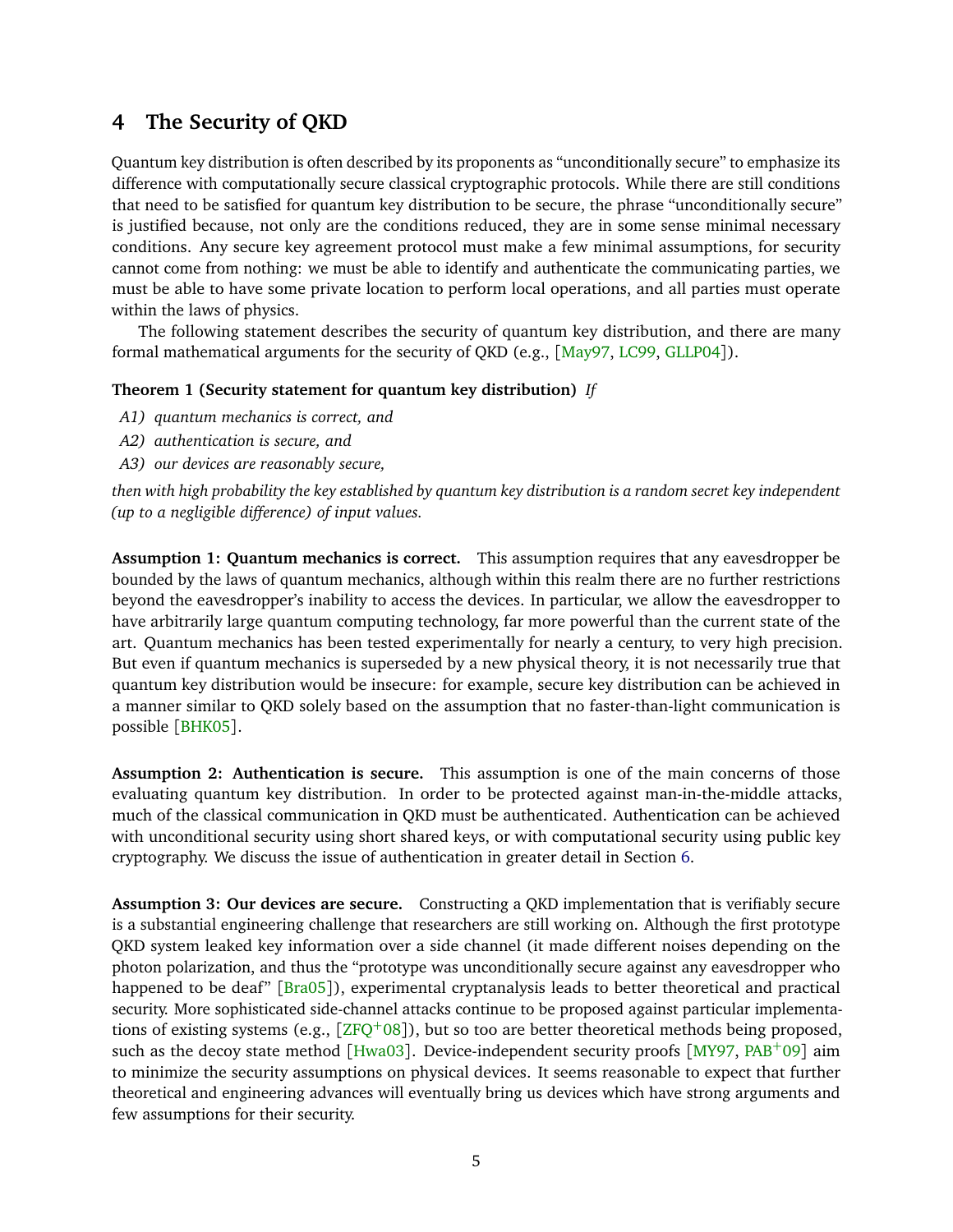## <span id="page-5-0"></span>**5 Key Usage: Encryption**

The most commonly discussed usage for the key generated by quantum key distribution is encryption. There are two ways [[PPS04](#page-11-1)] this key can be used for encryption.

In an *unconditionally secure system*, the private key from QKD is used as the key in a one-time pad. Since the key is information theoretically secure, so too is the encryption of the message: no computer, quantum or classical, will ever be able to decipher the encrypted message. There are challenges to this system, however. First, the one-time pad keys must be carefully stored and managed, as the double-use of one-time keys can seriously compromise security. Second, as we discuss in Section [7,](#page-7-0) physical QKD systems cannot yet achieve sufficiently high key generation rates to be able to encrypt large messages with one-time pads in real time.

To deal with this second challenge of low QKD key rates, *hybrid systems* have been proposed, where the key from QKD is expanded with a classical stream cipher or block cipher such as the Advanced Encryption Standard (AES) to encrypt long messages. In this setting, the security of the encrypted messages is no longer information theoretic: it depends on the computational assumption that the cipher used is hard to break. While this is not ideal, it may not be too risky either. Historically, cryptographers have been very good at designing block ciphers with few weaknesses: for example, the Data Encryption Standard (DES), designed in the 1970s, is no longer considered secure due to its short key length, but DES has stood up well to over 30 years of cryptanalytic attacks. Under a known plaintext attack, the security of DES is reduced from  $2^{56}$  to about  $2^{41},$  but, when rekeying is sufficiently frequent, the effect of known plaintext attacks is limited  $[ABB<sup>+</sup>07, §3.2]$  $[ABB<sup>+</sup>07, §3.2]$  $[ABB<sup>+</sup>07, §3.2]$ . Moreover, quantum computers do not seem to have too much impact on ciphers: while Grover's search algorithm implies that the key length needs to be doubled, the exponentially faster attacks promised by Shor's algorithm and others do not apply to most ciphers.

Even when used in hybrid systems, QKD offers a substantial advantage over classical key agreement: the key from QKD is independent of any inputs to the key agreement protocol. Thus, QKD reduces the number of points of attack: once a key has been established, the only way to attack such a system is to cryptanalyze the encryption. By contrast, a system using classical key agreement could be attacked by trying to take the inputs to the classical key agreement protocol and determining the generated private key (e.g., by solving the Diffie-Hellman problem). However, when using QKD to generate short keys, care must be taken due to finite length effects [[CS09](#page-10-8)].

Hybrid QKD systems offer enhanced security compared to ciphers used without QKD: the QKD subsystem provides fresh, independent keying material frequently, which can rekey the classical block or stream cipher; with frequent rekeying, we reduce the risk of attacks against the underlying cipher that make use of many plaintexts or ciphertexts encrypted under the same key.

## <span id="page-5-1"></span>**6 Authentication**

Quantum key distribution does not remove the need for authentication: indeed, authentication is *essential* to the security of QKD, for otherwise it is easy to perform a man-in-the-middle attack. There are two main ways to achieve authentication: public key authentication and symmetric key authentication. *Symmetric key authentication* can provide unconditionally secure authentication, but at the cost of needing to have pre-established pairs of symmetric keys. *Public key authentication*, on the other hand, is simpler to deploy, and provides extraordinarily convenient distributed trust when combined with certificate authorities (CAs) in a public key infrastructure (PKI). Public key authentication cannot itself be achieved with information theoretic security. We argue, however, that the security situation is more subtle than this: the use of public key authentication can still lead to systems that have very strong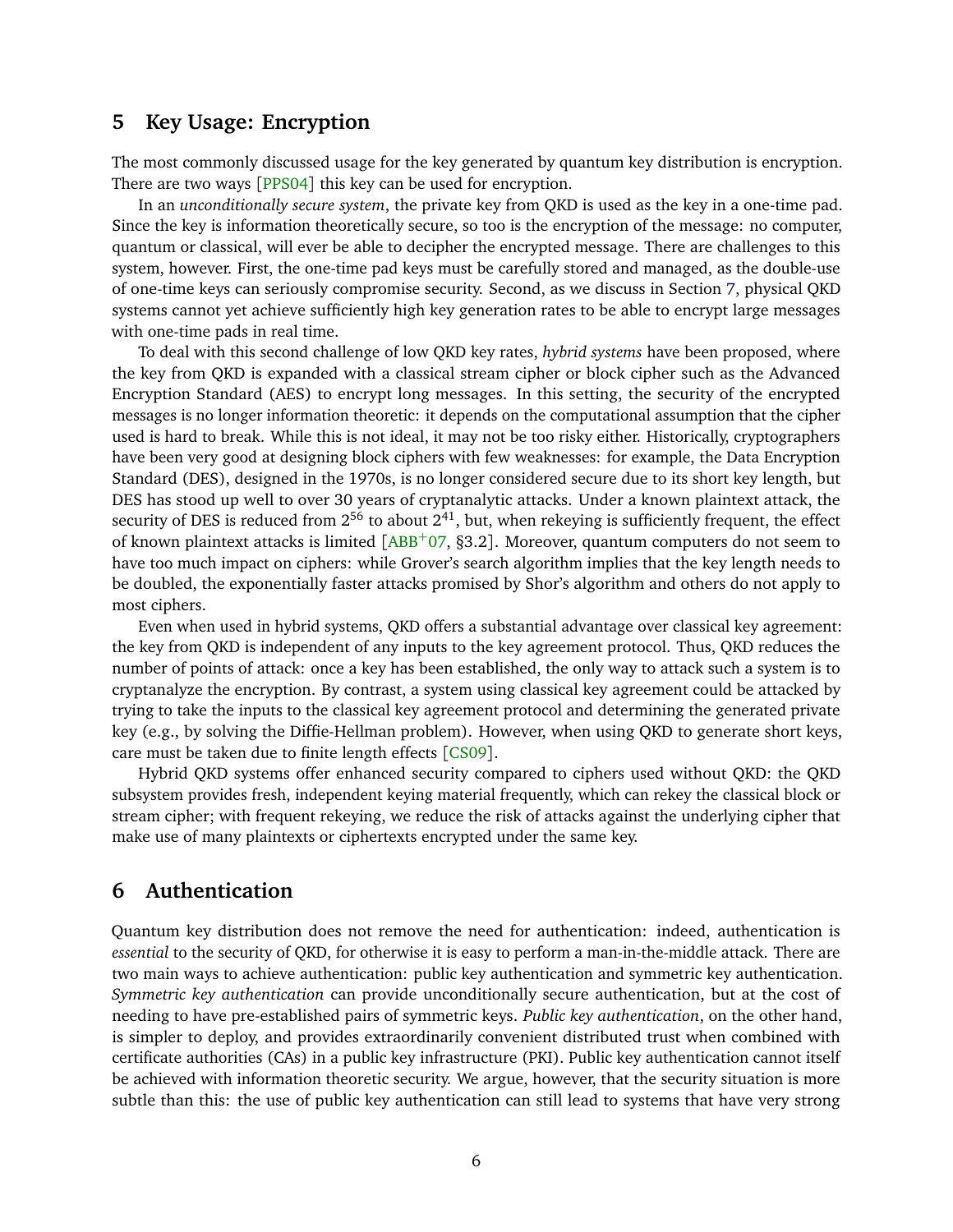long-term security.

A third method for authentication is to use trusted third parties which actively mediate authentication between two unauthenticated parties, but there has been little interest in adopting these in practice. Certificate authorities, which are used in public key authentication, are similar to trusted third party authentication but do not actively mediate the authentication: they distribute signed public keys in advance but then do not participate in the actual key authentication protocol. The difference in trust between trusted third parties and certificate authorities for authentication in QKD is smaller than in the purely classical case since the key from QKD is independent of the inputs.

#### **6.1 Symmetric Key Authentication**

Parties who already share a short private key can use an unconditionally secure message authentication code to authenticate their messages. The first such approach was described by Wegman and Carter [[WC81](#page-11-7)] and has been refined for use in QKD (for example,  $[PMM<sup>+</sup>05]$ ). It is for this reason that quantum key distribution is sometimes called *quantum key expansion*: it can take a short shared key and expand it to an information-theoretically secure long shared key.

Interestingly, the universal composability of quantum key distribution implies that we can use some of the key generated by QKD to authenticate the messages in the next round of QKD with a negligible decrease in security. Thus we can continue QKD (more or less) indefinitely having started only with a relatively short (on the order of a few kilobytes) authentication key.

#### **6.2 Public Key Authentication**

While symmetric key authentication promises unconditionally secure authentication, it is difficult to deploy because each pair of communicating parties must share a private key. Public key infrastructures allow for distributed trust and have been essential to the success of electronic commerce. While many advocates of quantum cryptography dismiss the role of computationally secure public key authentication in QKD, we argue that public key authentication will be vital in a quantum key distribution infrastructure and can still provide meaningful security statements.

Public key authentication schemes, being computationally secure, tend to be broken, and invariably sooner than we expect. In 1977, Rivest speculated [[Gar77](#page-10-9)] that it could take 40 quadrillion years to solve the RSA-129 problem (factoring a 129-decimal-digit RSA modulus), but it was broken only 17 years later [[AGLL94](#page-9-3)]. While the popular press still occasionally uses expressions such as "more than a quadrillion years" [[Lys08](#page-10-10)] to describe the security of number-theoretic schemes, technical recommendations [[NIS07,](#page-10-11)  $BCC^+08$  $BCC^+08$ ] are more nuanced and tend not to speculate too far beyond 2030. Notably, these recommendations tend to "assume [...] (large) quantum computers do not become a reality in the near future"  $[BCC<sup>+</sup>08$  $[BCC<sup>+</sup>08$  $[BCC<sup>+</sup>08$ , p. 25].

Large scale quantum computers are widely believed to be some time off, but there appears to be no reason at present to doubt their eventual efficacy. Quantum computers, however, are not the only threat against public key authentication. Computers do become faster and new algorithms do help speed cryptanalysis. However, we are not so pessimistic to think that all public key authentication is doomed forever. In fact, we believe that public key authentication will continue to play a vital role in communication security indefinitely, even in the presence of quantum computing.

Although today's popular public key schemes — RSA, finite field discrete logarithm, and elliptic curve — would be broken by a large scale quantum computer, other "post-quantum" schemes do not immediately fall to quantum algorithms, and other schemes are sure to be developed (*cf.* [[BBD09](#page-9-5)]). It seems to us, then, that public key schemes in the future are likely to go through a lifecycle in which a new primitive is proposed, it appears secure against current attack techniques, reasonable parameter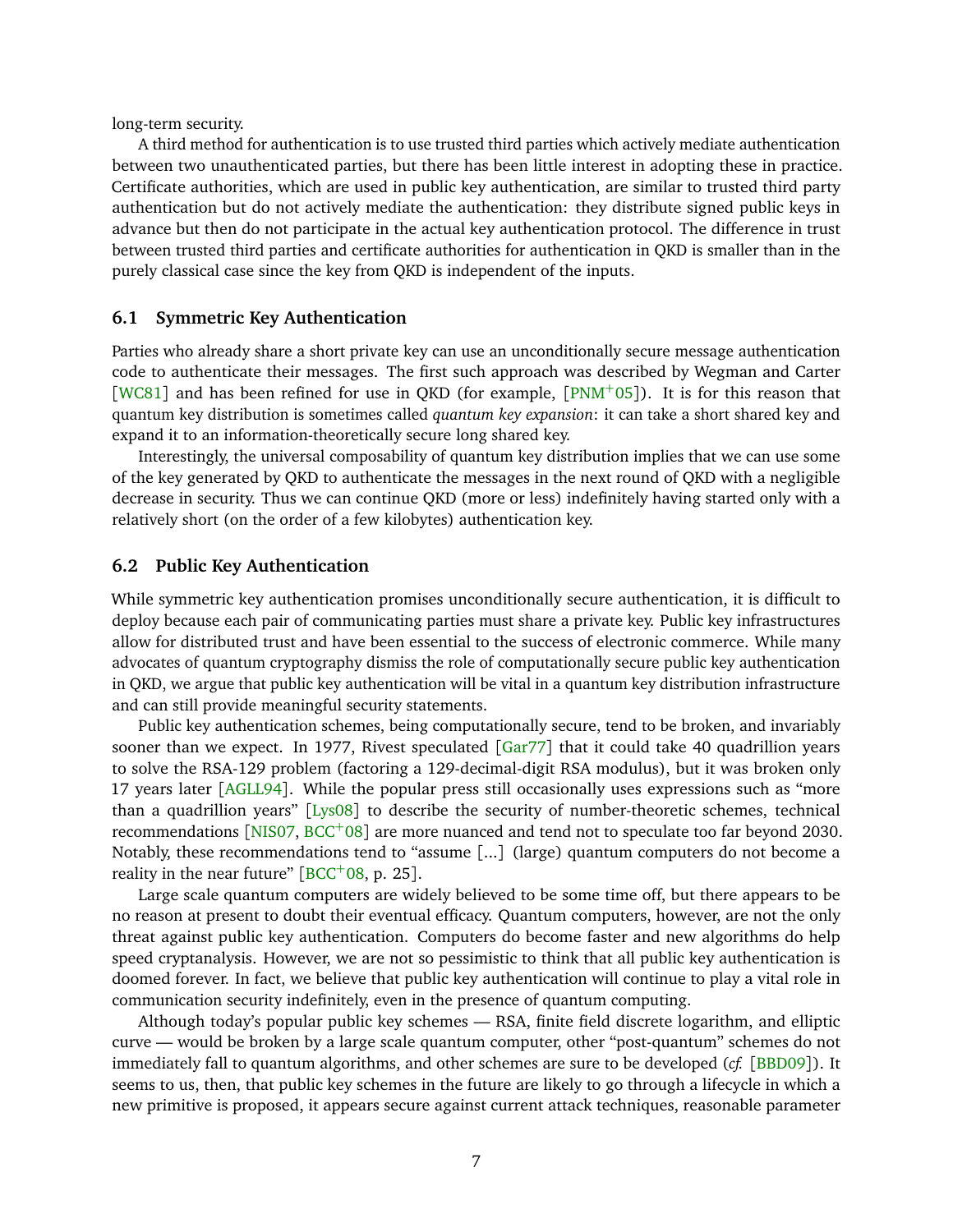sizes are proposed, adopted, and then computing technology and cryptanalysis advances chip away at the security until a newer scheme provides better tradeoffs. It is not too hard to imagine a 20-year window in which a public key scheme, along with a particular set of parameter sizes, is considered viable.

It is in this scenario, where a particular public key authentication scheme is only deemed to be secure for a 20-year period, that quantum key distribution can thrive. A public key authentication infrastructure provides the large scale usability that we have come to expect from PKIs, and when combined with quantum key distribution can offer strong security promises. In quantum key distribution, the authentication — in the form of public key authentication — only needs to be secure up to and including the initial connection. Once the QKD protocol has output some secret key, a portion of this secret can subsequently be used for symmetric key authentication. In fact, even if the original authentication keys are revealed after the first QKD exchange, the key from QKD remains information theoretically secure. In other words, we have the following statement:

If authentication is unbroken during the first round of QKD, *even if it is only computationally secure*, then subsequent rounds of QKD will be information-theoretically secure.

By contrast, classical public key exchange schemes do not have this feature. Although one can employ a protocol in which a new key is transmitted encrypted under the old key, an eavesdropper who logs all communications and subsequently breaks the first key can read all future communications. With QKD, new session keys are completely independent of all prior keys and messages.

## <span id="page-7-0"></span>**7 Limitations**

Two undeniable limitations of present quantum key distribution schemes are distance and key rate. Because of the fragile nature of the quantum mechanical state that is transmitted during quantum key distribution, the longer the distance that the photons have to travel, the more photons that are lost to decoherence and noise and hence the lower the rate of secret key formation. Distance and key rate are a tradeoff, but progress is being made on improving the overall tradeoff.

**Distance.** The longest QKD experiments to date have acheived secure key generation over a 184.6km fiber optic link  $[HRP<sup>+</sup>06]$  $[HRP<sup>+</sup>06]$  $[HRP<sup>+</sup>06]$  and over a free-space link spanning a distance of 144km at a rate of 12.8 bits/second  $\lceil \text{SMWF}^+07 \rceil$  $\lceil \text{SMWF}^+07 \rceil$  $\lceil \text{SMWF}^+07 \rceil$ . This free-space distance is considered sufficient to communicate between any two points on the surface of the Earth via orbiting satellites, the feasibility of which is the subject of a proposed experiment [[PAFdM](#page-11-10)<sup>+</sup>08].

Quantum repeaters [[BDCZ98](#page-9-6)] would also overcome the distance limitation, allowing shared quantum states to be established between distant parties. While these systems are not yet operational, they are easier to implement than full-scale quantum computers; theoretical and experimental work progresses on their development.

**Key rate.** While long distance experiments achieve very low key rates on the order of a few bits per second, shorter distance experiments have demonstrated very high key rates. Experimental groups have achieved key rates of over 4 MB per second over 1km of fibre [[Nat06](#page-10-13)] and 1 Mb per second at 20km  $[DYD<sup>+</sup>08]$  $[DYD<sup>+</sup>08]$  $[DYD<sup>+</sup>08]$ . These key rates are an impressive accomplishment are coming closer to the rates needed to secure real communication channels.

When a QKD key is used for encryption, current key rates may not be sufficient for a one-time pad and hybrid schemes need to be used, in which the QKD key is used as the private key in a symmetric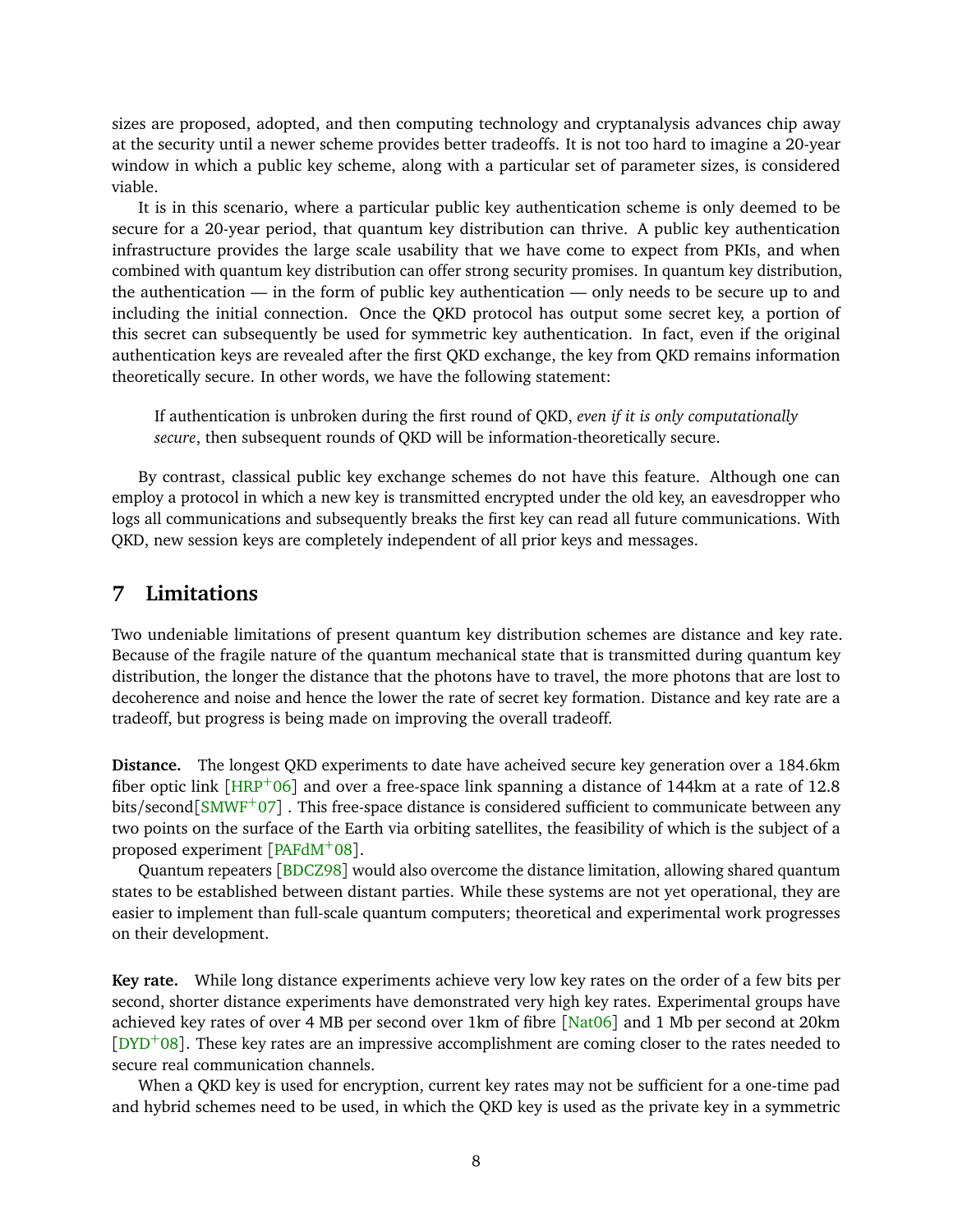encryption algorithm such as the block cipher AES. However, as we have argued in Section [5,](#page-5-0) even hybrid QKD systems offer enhanced security compared to classical key agreement since the keys generated by QKD are independent of any inputs to the key agreement procedure and since many symmetric encryption algorithms are resistant to known attacks by quantum computers. Key rate can always be negatively impacted by an adversary disturbing the quantum channel, but such an adversary can not impact the security of the key agreement.

## <span id="page-8-0"></span>**8 QKD Networks**

As QKD technology progresses, the structure of deployed QKD systems will progress in four stages to reduce distance limitations and increase commercial applicability:

- 1. *Point-to-point links:* Two QKD devices are directly connected over a relatively short distance.
- 2. *Networks with optical switches:* Multiple QKD devices are arranged in a network with optical switches to allow different pairs of interaction. Optical switches, however, do not increase communication distance. The switches need not be trusted. One example of such a network is the DARPA quantum network  $[ECP<sup>+</sup>05]$  $[ECP<sup>+</sup>05]$  $[ECP<sup>+</sup>05]$ .
- 3. *Networks with trusted relays:* Multiple QKD devices are arranged in a network. Intermediate nodes in the network can act as classical relays which relay information between distant nodes. The relay nodes need to be trusted, although trust can be reduced by having the sender use a secret sharing scheme [[BS08](#page-9-7)]. This type of QKD network would be suitable for scenarios where the operator of the network is also the user of the network, for example, a bank creating a network among its many branches, each of which is individually trusted. One example of such a network is the SECOQC quantum network  $[ABB^+07, SPD^+09]$  $[ABB^+07, SPD^+09]$  $[ABB^+07, SPD^+09]$  $[ABB^+07, SPD^+09]$  $[ABB^+07, SPD^+09]$ .
- 4. *Fully quantum repeater network:* Multiple QKD devices are arranged in a network with quantum repeaters [[BDCZ98](#page-9-6)]. Although individual links are still distance-limited, the quantum repeater nodes allow entanglement to be linked across longer distances, so QKD can be performed between distant parties. The quantum repeaters need not be trusted, and this type of QKD network corresponds to the service provider scenario.

## <span id="page-8-1"></span>**9 Conclusion**

Quantum key distribution makes use of the eavesdropper-detection power offered by quantum mechanics to establish a shared key that is verifiably secure and independent of any other data, provided the communicating parties share an authentic channel. The security of the system depends on no computational assumptions and thus has the potential to offer security against present or future attackers with unbounded classical or quantum computational power.

There are many scenarios, such as government, military, and health care, in which information needs to remain secure for 25, 50, or even 100 years. Using QKD reduces the assumptions about the cryptographic system and produces a shared secret key that, by the properties of quantum mechanics, is independent of any other data, including the input.

It is important to consider how QKD fits into the larger cryptographic infrastructure. When used with public key authentication, QKD provides strong security with the convenience of distributed authentication using public key infrastructures; the public key authentication scheme need only be secure up until QKD occurs, but the key from QKD will remain secure indefinitely. If public key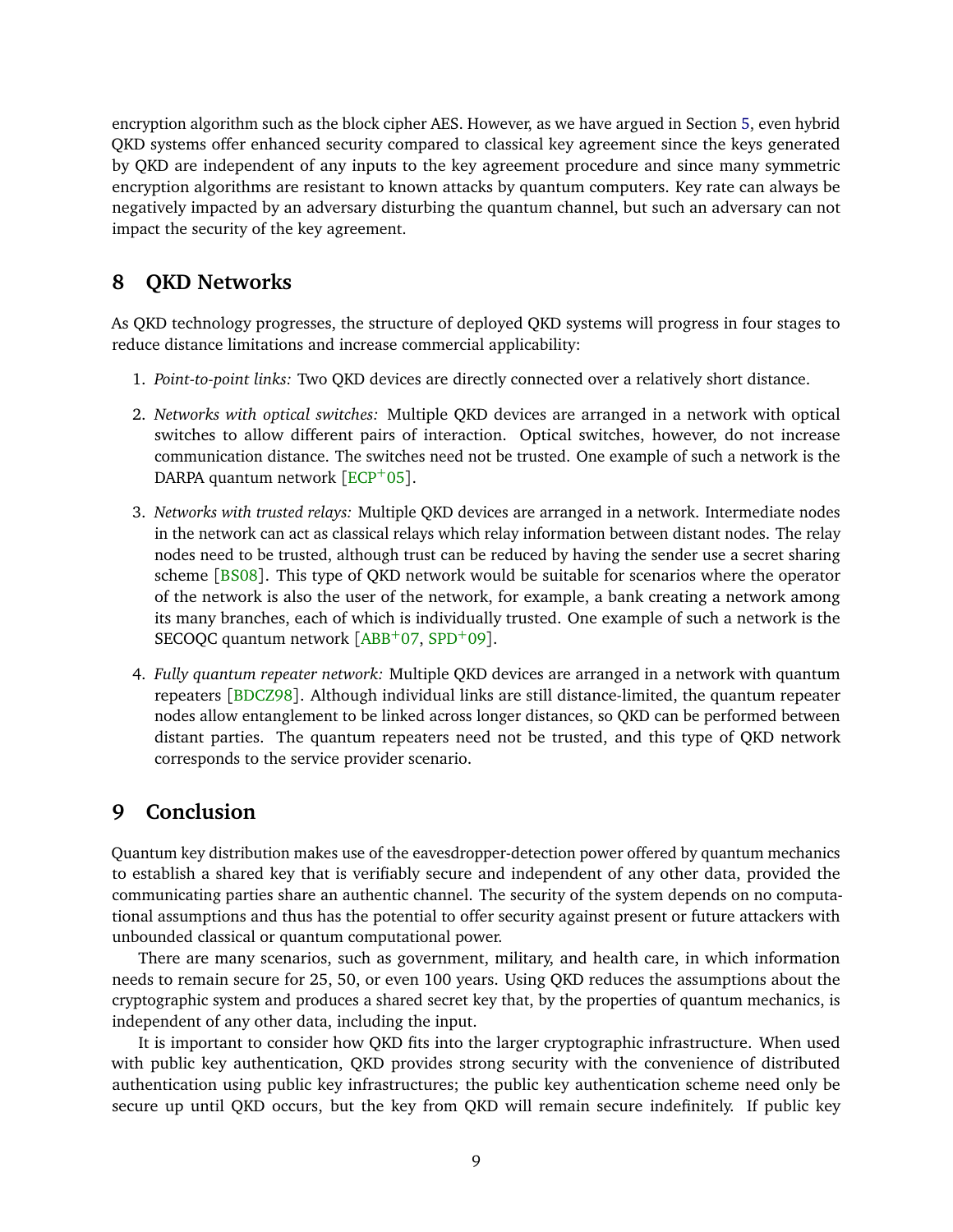authentication is not possible, shared secret authentication can still be used to give enhanced security compared to classical key expansion.

The present limitations of QKD — distance and key rate — will be further mitigated as experimental research in QKD continues, and quantum repeaters promise fully quantum long distance networks.

We believe that, as the technology continues to improve, QKD will be an increasingly valuable tool in the cryptographer's toolbox for building secure communication systems.

#### **Acknowledgements**

The authors gratefully acknowledge helpful discussions with Romain Alléaume, Daniel J. Bernstein, Hoi-Kwong Lo, Alfred Menezes, and Kenny Paterson. Research performed while D.S. was at the University of Waterloo. D.S. was supported in part by an NSERC Canada Graduate Scholarship. M.M. is supported by a Canada Research Chair. The authors acknowledge funding from the Ontario Centres of Excellence (OCE), Canada's NSERC, QuantumWorks, MITACS, CIFAR, Ontario-MRI, and Sun Microsystems Laboratories.

### **References**

- <span id="page-9-0"></span>[ABB<sup>+</sup>07] Romain Alléaume, Jan Bouda, Cyril Branciard, Thierry Debuisschert, Mehrdad Dianati, Nicolas Gisin, Mark Godfrey, Philippe Grangier, Thomas Länger, Anthony Leverrier, Norbert Lütkenhaus, Philippe Painchault, Momtchil Peev, Andreas Poppe, Thomas Pornin, John Rarity, Renato Renner, Grégoire Ribordy, Michel Riguidel, Louis Salvail, Andrew Shields, Harald Weinfurter, and Anton Zeilinger. SECOQC white paper on quantum key distribution and cryptography, January 2007. EPRINT [arXiv:quant-ph](http://www.arxiv.org/abs/quant-ph/0701168)/0701168.
- <span id="page-9-3"></span>[AGLL94] Derek Atkins, Michael Graff, Arjen K. Lenstra, and Paul C. Leyland. The magic words are squeamish ossifrage (extended abstract). In Josef Pieprzyk and Reihaneh Safavi-Naini, editors, *Advances in Cryptology – Proc. ASIACRYPT '94*, *LNCS*, volume 917, pp. 265–277. Springer, 1994. DOI:10.1007/[BFb0000440.](http://dx.doi.org/10.1007/BFb0000440) URL <http://www.mit.edu:8001/people/warlord/rsa129.ps>.
- <span id="page-9-5"></span>[BBD09] Daniel J. Bernstein, Johannes Buchmann, and Erik Dahmen, editors. *Post Quantum Cryptography*. Springer, 2009. DOI:10.1007/[978-3-540-88702-7.](http://dx.doi.org/10.1007/978-3-540-88702-7)
- <span id="page-9-4"></span>[BCC<sup>+</sup>08] Steve Babbage, Dario Catalano, Carlos Cid, Orr Dunkelman, Christian Gehrmann, Louis Granboulan, Tanja Lange, Arjen Lenstra, Phong Q. Nguyen, Christof Paar, Jan Pelzl, Thomas Pornin, Bart Preneel, Christian Rechberger, Vincent Rijmen, Matt Robshaw, Andy Rupp, Nigel Smart, and Michael Ward. ECRYPT yearly report on algorithms and keysizes (2007–2008), July 2008. URL <http://www.ecrypt.eu.org/documents/D.SPA.28-1.1.pdf>.
- <span id="page-9-6"></span>[BDCZ98] H.-J. Briegel, W. Dür, J. I. Cirac, and P. Zoller. Quantum repeaters: The role of imperfect local operations in quantum communication. *Physical Review Letters*, **81**(26):5932–5935, December 1998. DOI:10.1103/[PhysRevLett.81.5932.](http://dx.doi.org/10.1103/PhysRevLett.81.5932) EPRINT [arXiv:quant-ph](http://arxiv.org/abs/quant-ph/9803056)/9803056.
- <span id="page-9-1"></span>[BHK05] Jonathan Barrett, Lucien Hardy, and Adrian Kent. No signaling and quantum key distribution. *Physical Review Letters*, **95**(1):010503, 2005. DOI:10.1103/[PhysRevLett.95.010503.](http://dx.doi.org/10.1103/PhysRevLett.95.010503) EPRINT [arXiv:quant](http://arxiv.org/abs/quant-ph/0405101)ph/[0405101.](http://arxiv.org/abs/quant-ph/0405101)
- <span id="page-9-2"></span>[Bra05] Gilles Brassard. Brief history of quantum cryptography: A personal perspective. In *IEEE Information Theory Workshop on Theory and Practice in Information-Theoretic Security 2005*, pp. 19–23. IEEE, 2005. DOI:10.1109/[ITWTPI.2005.1543949.](http://dx.doi.org/10.1109/ITWTPI.2005.1543949) EPRINT [arXiv:quant-ph](http://arxiv.org/abs/quant-ph/0604072)/0604072.
- <span id="page-9-7"></span>[BS08] Travis R. Beals and Barry C. Sanders. Distributed relay protocol for probabilistic informationtheoretic security in a randomly-compromised network. In Reihaneh Safavi-Naini, editor, *Third International Conference on Information Theoretic Security (ICITS) 2008*, *LNCS*, volume 5155, pp. 29-39. Springer, 2008. DOI:10.1007/978-3-540-85093-9 4. EPRINT [arXiv:0803.2919.](http://arxiv.org/abs/0803.2919)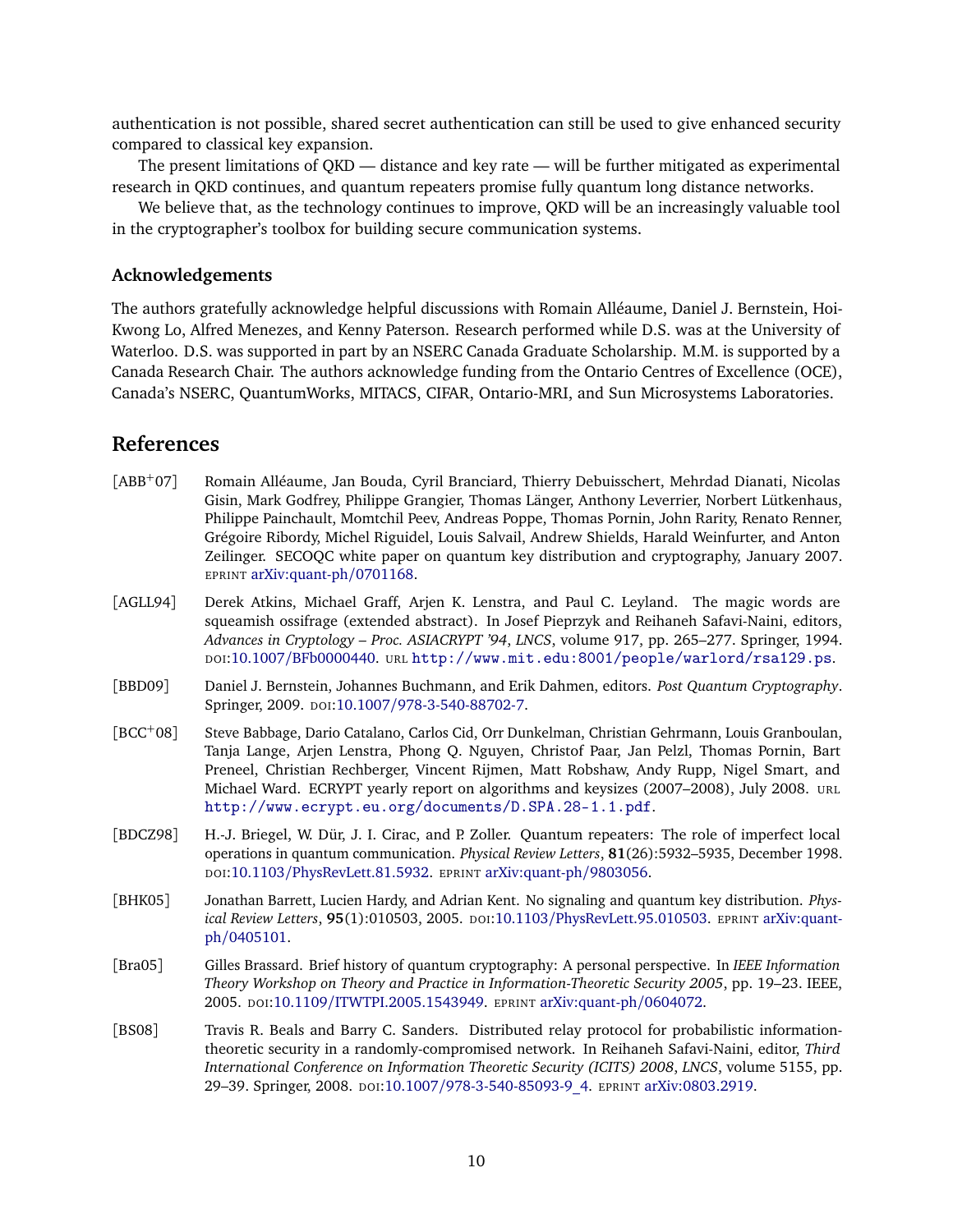- <span id="page-10-2"></span>[Bus03] George W. Bush. Executive Order 13292. further amendment to Executive Order 12958, as amended, Classified National Security Information, March 2003. URL [http://www.archives.gov/isoo/](http://www.archives.gov/isoo/policy-documents/eo-12958-amendment.pdf) [policy-documents/eo-12958-amendment.pdf](http://www.archives.gov/isoo/policy-documents/eo-12958-amendment.pdf).
- <span id="page-10-8"></span>[CS09] Raymond Y. Q. Cai and Valerio Scarani. Finite-key analysis for practical implementations of quantum key distribution. *New Journal of Physics*, **11**:045024, April 2009. DOI[:10.1088](http://dx.doi.org/10.1088/1367-2630/11/4/045024)/1367- 2630/11/4/[045024.](http://dx.doi.org/10.1088/1367-2630/11/4/045024) EPRINT [arXiv:0811.2628.](http://arxiv.org/abs/0811.2628)
- <span id="page-10-14"></span>[DYD<sup>+</sup>08] A. R. Dixon, Z. L. Yuan, J. F. Dynes, A. W. Sharpe, and A. J. Shields. Gigahertz decoy quantum key distribution with 1 Mbit/s secure key rate. *Optics Express*, **16**(23):18790–18979, October 2008. DOI:10.1364/[OE.16.018790.](http://dx.doi.org/10.1364/OE.16.018790) EPRINT [arXiv:0810.1069.](http://arxiv.org/abs/0810.1069)
- <span id="page-10-15"></span>[ECP<sup>+</sup>05] Chip Elliott, Alexander Colvin, David Pearson, Oleksiy Pikalo, John Schlafer, and Henry Yeh. Current status of the DARPA quantum network, 2005. EPRINT [arXiv:quant-ph](http://arxiv.org/abs/quant-ph/0503058)/0503058.
- <span id="page-10-9"></span>[Gar77] Martin Gardner. Mathematical games: A new kind of cipher that would take millions of years to break. *Scientific American*, pp. 120–124, August 1977.
- <span id="page-10-5"></span>[GLLP04] Daniel Gottesman, Hoi-Kwong Lo, Norbert Lütkenhaus, and John Preskill. Security of quantum key distribution with imperfect devices. *Quantum Information and Computation*, **4**(5):325–360, September 2004. EPRINT [arXiv:quant-ph](http://arxiv.org/abs/quant-ph/0212066)/0212066, URL [http://www.rinton.net/xqic4/qic-4-5/](http://www.rinton.net/xqic4/qic-4-5/325-360.pdf) [325-360.pdf](http://www.rinton.net/xqic4/qic-4-5/325-360.pdf).
- <span id="page-10-1"></span>[GMT45] Jack Good, Donald Michie, and Geoffrey Timms. General report on tunny. Technical report, Government Code and Cypher School, 1945. URL [http://www.alanturing.net/turing\\_](http://www.alanturing.net/turing_archive/archive/index/tunnyreportindex.html) [archive/archive/index/tunnyreportindex.html](http://www.alanturing.net/turing_archive/archive/index/tunnyreportindex.html). Declassified September 28, 2000, by Pulic Records Office, UK, documents HW 25/4 and HW 25/5.
- <span id="page-10-12"></span>[HRP<sup>+</sup>06] P. A. Hiskett, D. Rosenberg, C. G. Peterson, R. J. Hughes, S. Nam, A. E. Lita, A. J. Miller, and J. E. Nordholt. Long-distance quantum key distribution in optical fibre. *New Journal of Physics*, **8**(9):193, 2006. DOI:10.1088/[1367-2630](http://dx.doi.org/10.1088/1367-2630/8/9/193)/8/9/193. EPRINT [arXiv:quant-ph](http://arxiv.org/abs/quant-ph/0607177)/0607177.
- <span id="page-10-6"></span>[Hwa03] Won-Young Hwang. Quantum key distribution with high loss: Toward global secure communication. *Physical Review Letters*, **91**(5):057901, 2003. DOI:10.1103/[PhysRevLett.91.057901.](http://dx.doi.org/10.1103/PhysRevLett.91.057901) EPRINT [arXiv:quant-ph](http://arxiv.org/abs/quant-ph/0211153)/0211153.
- <span id="page-10-4"></span>[LC99] Hoi-Kwong Lo and H. F. Chau. Unconditional security of quantum key distribution over arbitrarily long distances. *Science*, **283**(5410):2050–2056, 1999. DOI:10.1126/[science.283.5410.2050.](http://dx.doi.org/10.1126/science.283.5410.2050) EPRINT [arXiv:quant-ph](http://arxiv.org/abs/quant-ph/9803006)/9803006.
- <span id="page-10-10"></span>[Lys08] Anna Lysyanskaya. Cryptography: How to keep your secrets safe. *Scientific Amer*URL [http://www.sciam.com/article.cfm?id=](http://www.sciam.com/article.cfm?id=cryptography-how-to-keep-your-secrets-safe) [cryptography-how-to-keep-your-secrets-safe](http://www.sciam.com/article.cfm?id=cryptography-how-to-keep-your-secrets-safe).
- <span id="page-10-3"></span>[May97] Dominic Mayers. Unconditionally secure quantum bit commitment is impossible. *Physical Review Letters*, **78**(17):3414–3417, April 1997. DOI:10.1103/[PhysRevLett.78.3414.](http://dx.doi.org/10.1103/PhysRevLett.78.3414) EPRINT [arXiv:quant](http://arxiv.org/abs/quant-ph/9605044)ph/[9605044.](http://arxiv.org/abs/quant-ph/9605044)
- <span id="page-10-7"></span>[MY97] Dominic Mayers and Andrew C. Yao. Quantum cryptography with imperfect apparatus. In *Proc. 38th Annual IEEE Symposium on Foundations of Computer Science (FOCS) 1997*, pp. 503–509. IEEE Press, 1997. DOI:10.1109/[SFCS.1998.743501.](http://dx.doi.org/10.1109/SFCS.1998.743501) EPRINT [arXiv:quant-ph](http://arxiv.org/abs/quant-ph/9809039)/9809039.
- <span id="page-10-13"></span>[Nat06] National Institute of Standards and Technology. Quantum information networks, 2006. URL <http://www.antd.nist.gov/qin/>.
- <span id="page-10-0"></span>[NC00] Michael A. Nielsen and Isaac L. Chuang. *Quantum Computation and Quantum Information*. Cambridge University Press, 2000.
- <span id="page-10-11"></span>[NIS07] NIST. Recommendations for key management – Part 1: General (revised), March 2007. URL [http:](http://csrc.nist.gov/publications/nistpubs/800-57/sp800-57-Part1-revised2_Mar08-2007.pdf) [//csrc.nist.gov/publications/nistpubs/800-57/sp800-57-Part1-revised2\\_](http://csrc.nist.gov/publications/nistpubs/800-57/sp800-57-Part1-revised2_Mar08-2007.pdf) [Mar08-2007.pdf](http://csrc.nist.gov/publications/nistpubs/800-57/sp800-57-Part1-revised2_Mar08-2007.pdf).